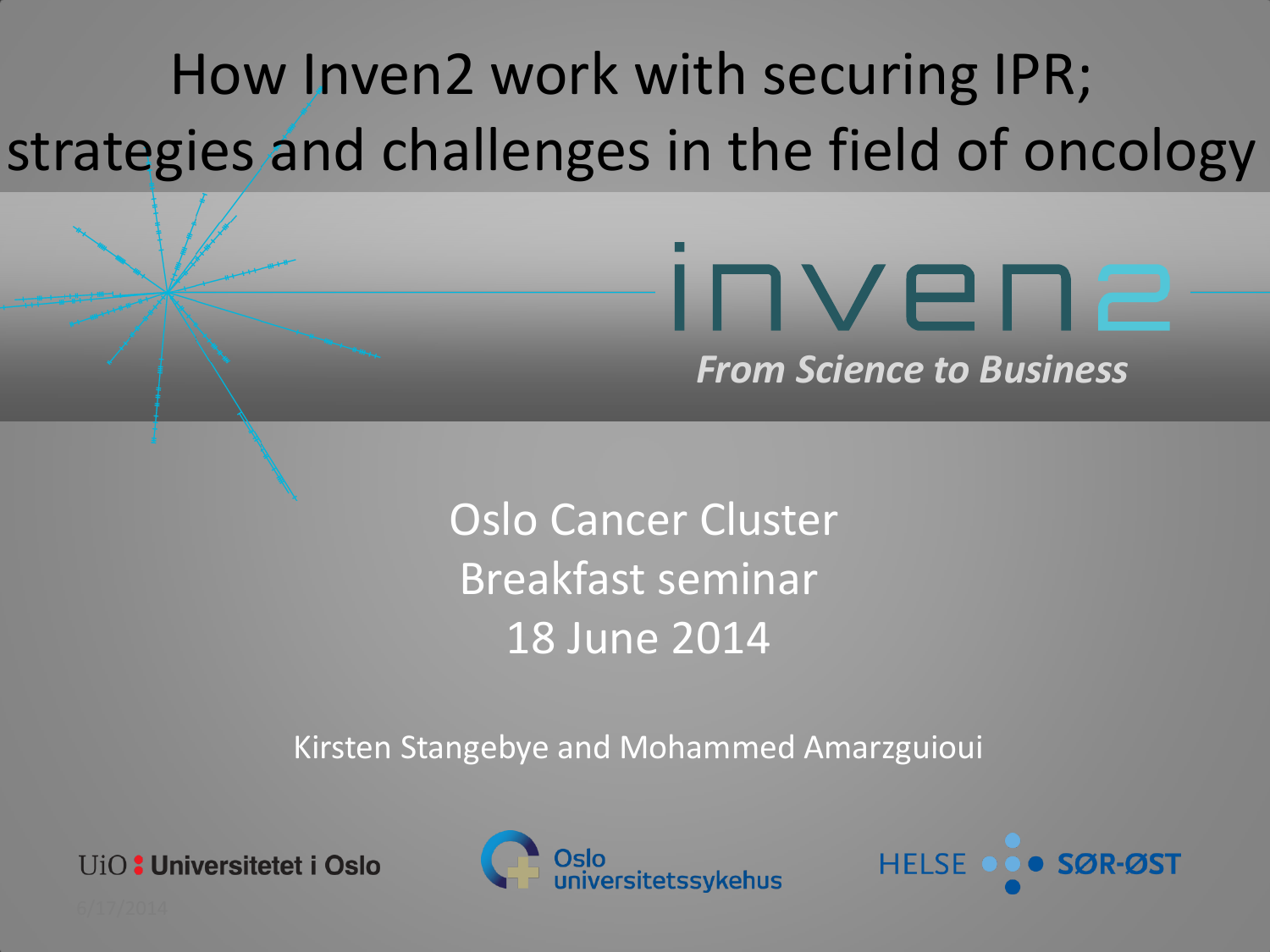## INVEN2 **"FROM SCIENCE TO BUSINESS"**

### **Inven2** is the *Technology Transfer Office* (TTO) for the University of Oslo and Oslo University Hospital

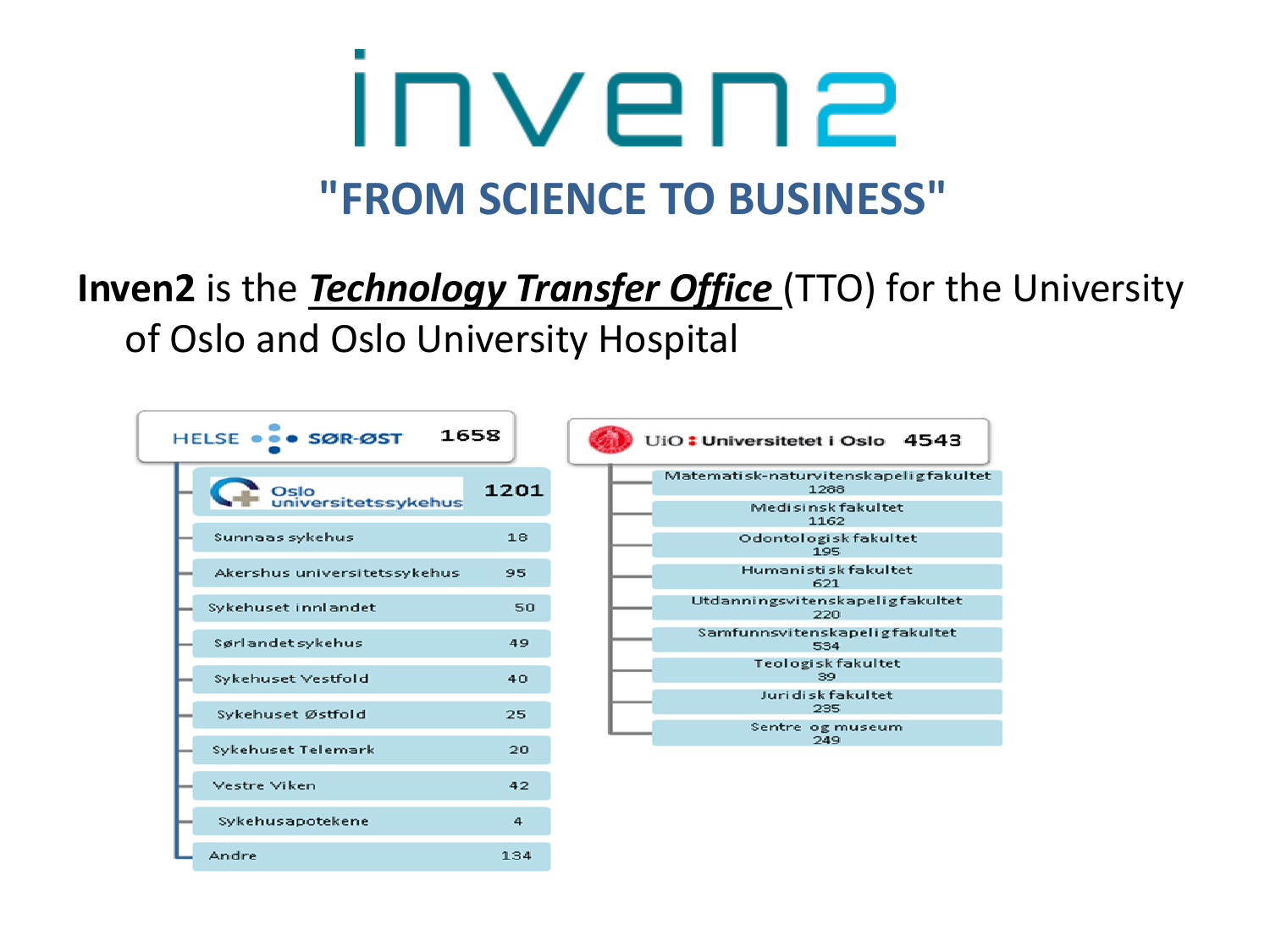# INVEN2 **"FROM SCIENCE TO BUSINESS"**

*Inven2's mission* is to bring research and innovation out to the society by commercialisation

We do this by….

- Identifying and developing research results with *commercial potential*
- *Licensing* technology and *establishing new companies*
- Negotiating, finalizing and managing *industry collaboration agreements*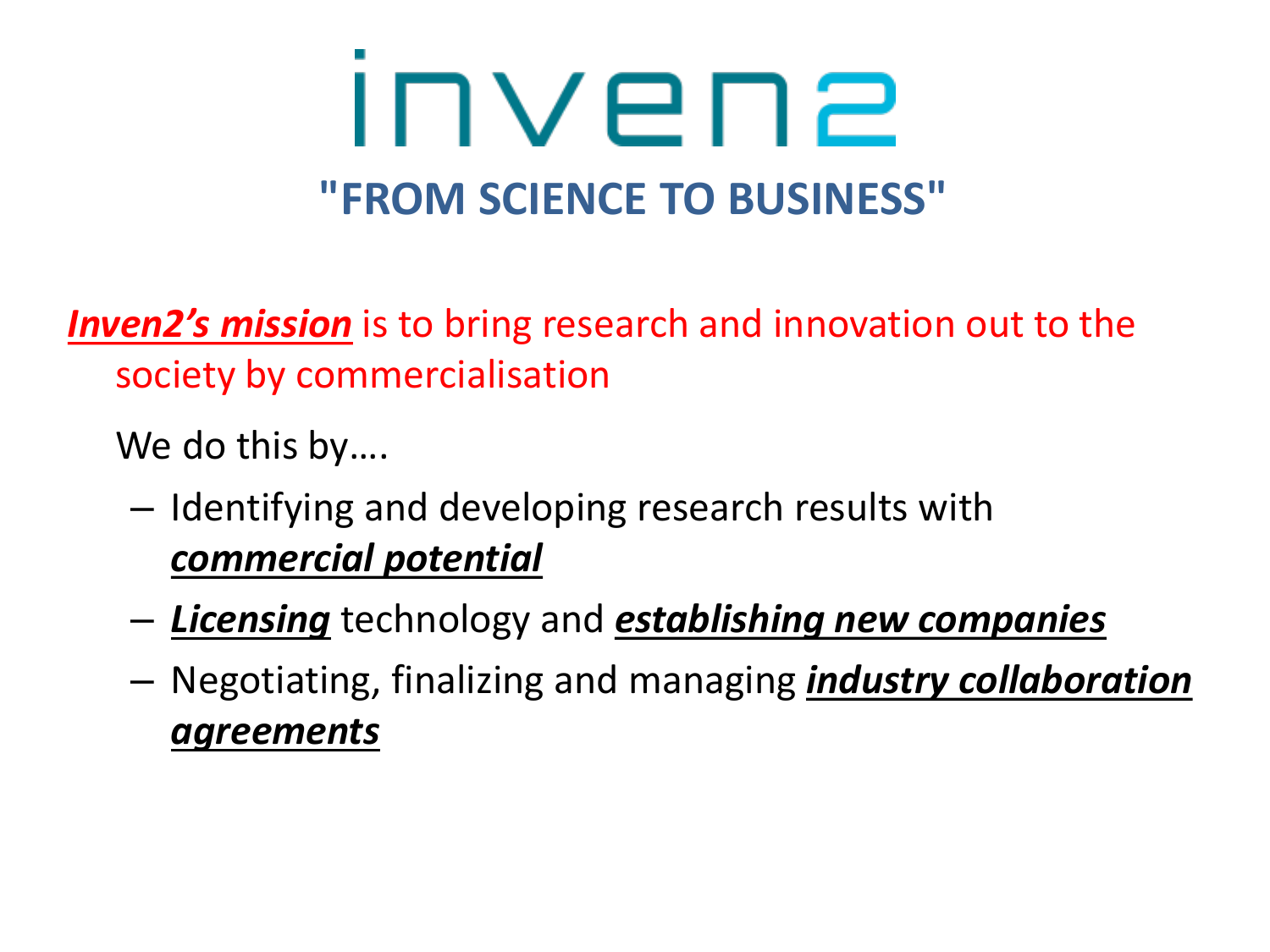### **Inven2 patent filing strategy**

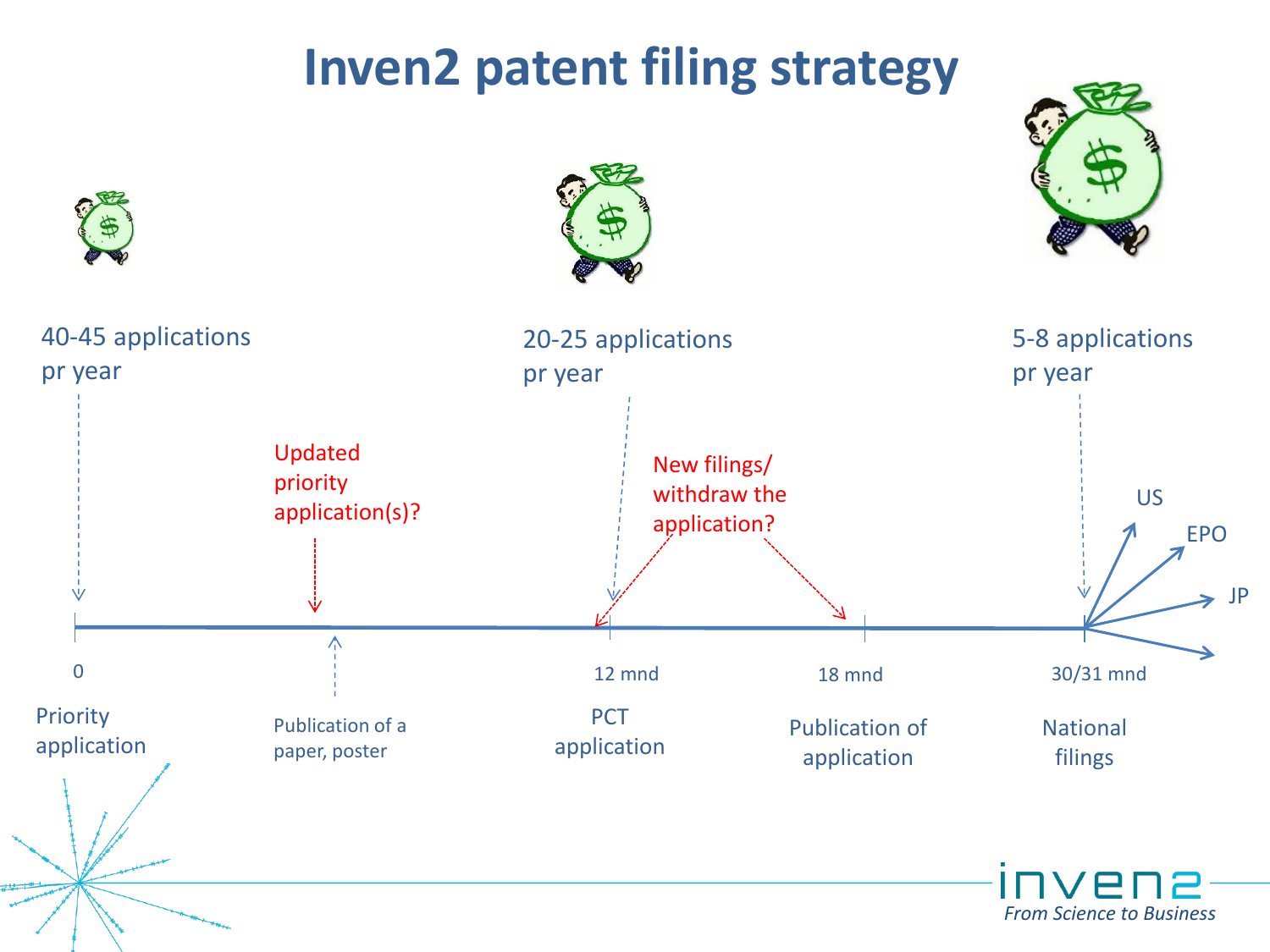### **Inven2s patent filing strategy - continued**

• When to file?

Publishing, support/enablement of the invention, time to the marked, financing

- File low cost priority applications, put more resources into the PCT applications
- Considering top-up applications in the priority year
- Coverage of patent cost by national phase (licensing partner, FORNY)

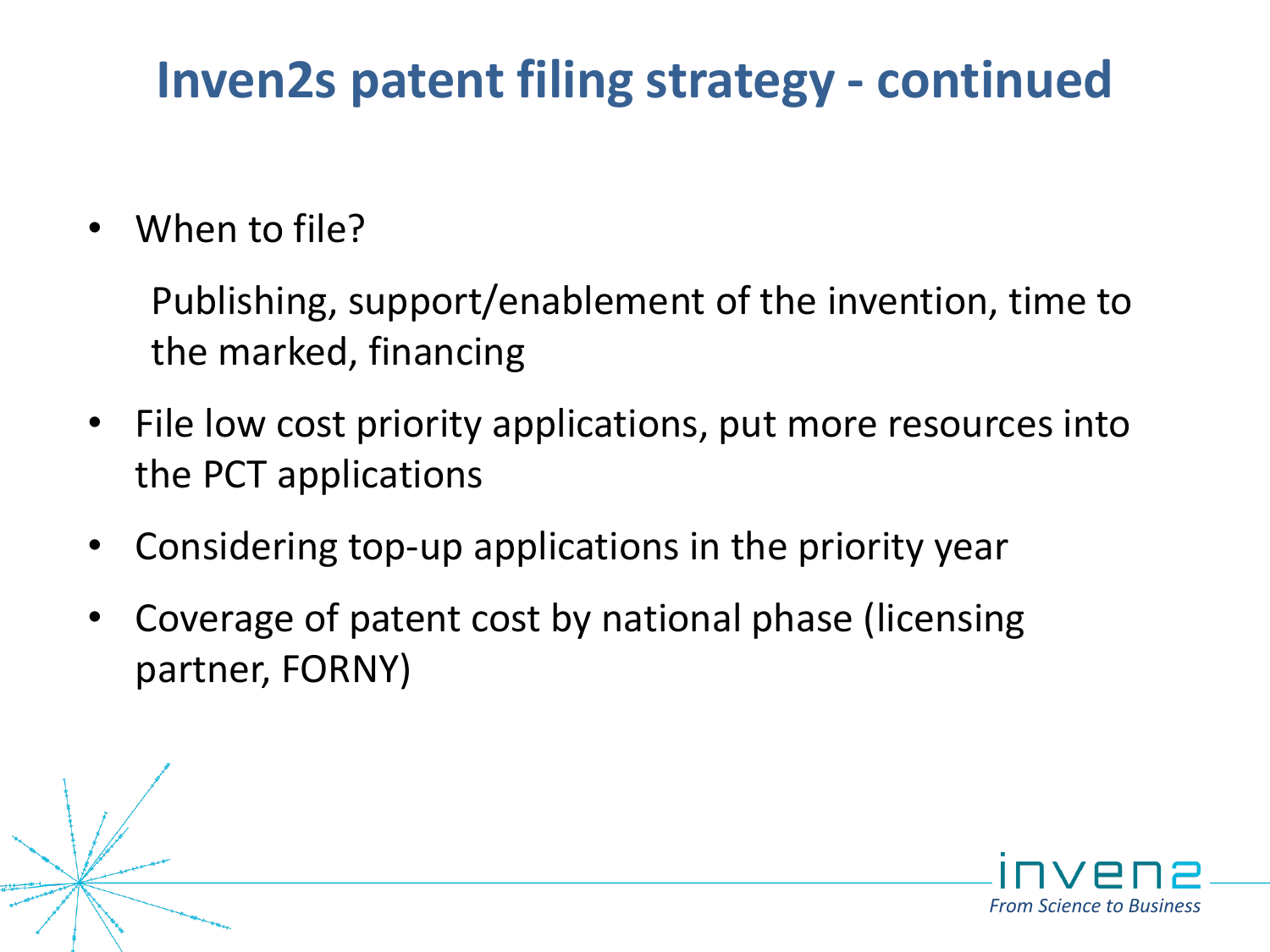### **Patents are broad and narrow at the same time**

What is my product going to be? (Narrow specification). What may competing products look like? (Broad specification). A good patent shall protect against competition, not just copying. Patents need a good, detailed description and practical examples.

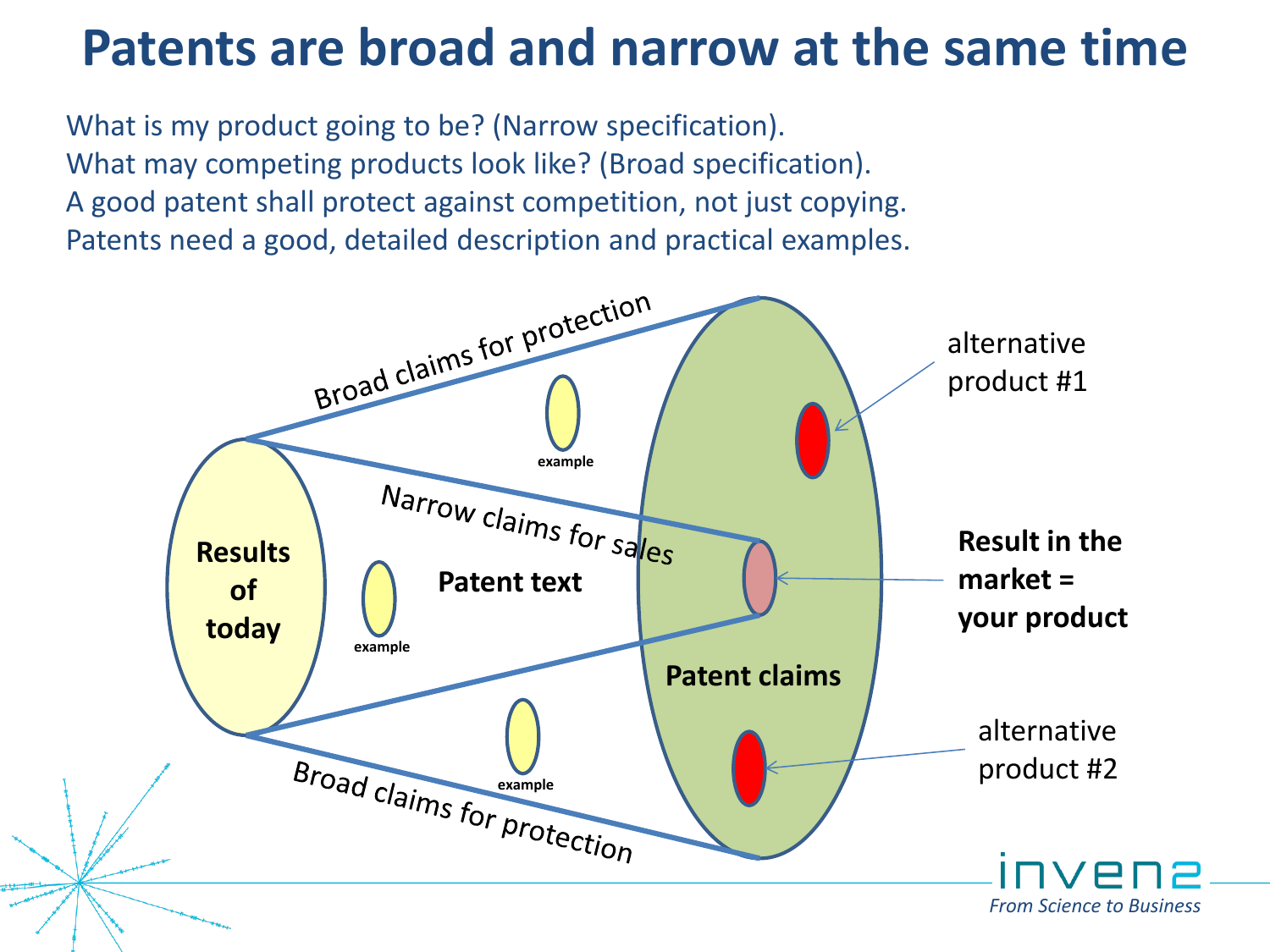### **Publishing or Patenting? Yes please, both ...**



### **Patentability requires novelty**

**An invention must not be publicly disclosed (published) before seeking patent protection**

**Do not submit a manuscript for publication without contacting Inven2 first, if there is any chance that it describes a patentable invention!**

Not all research results need patent protection for commercialization. Inven2 wants to know your expertise and field of research in any case.

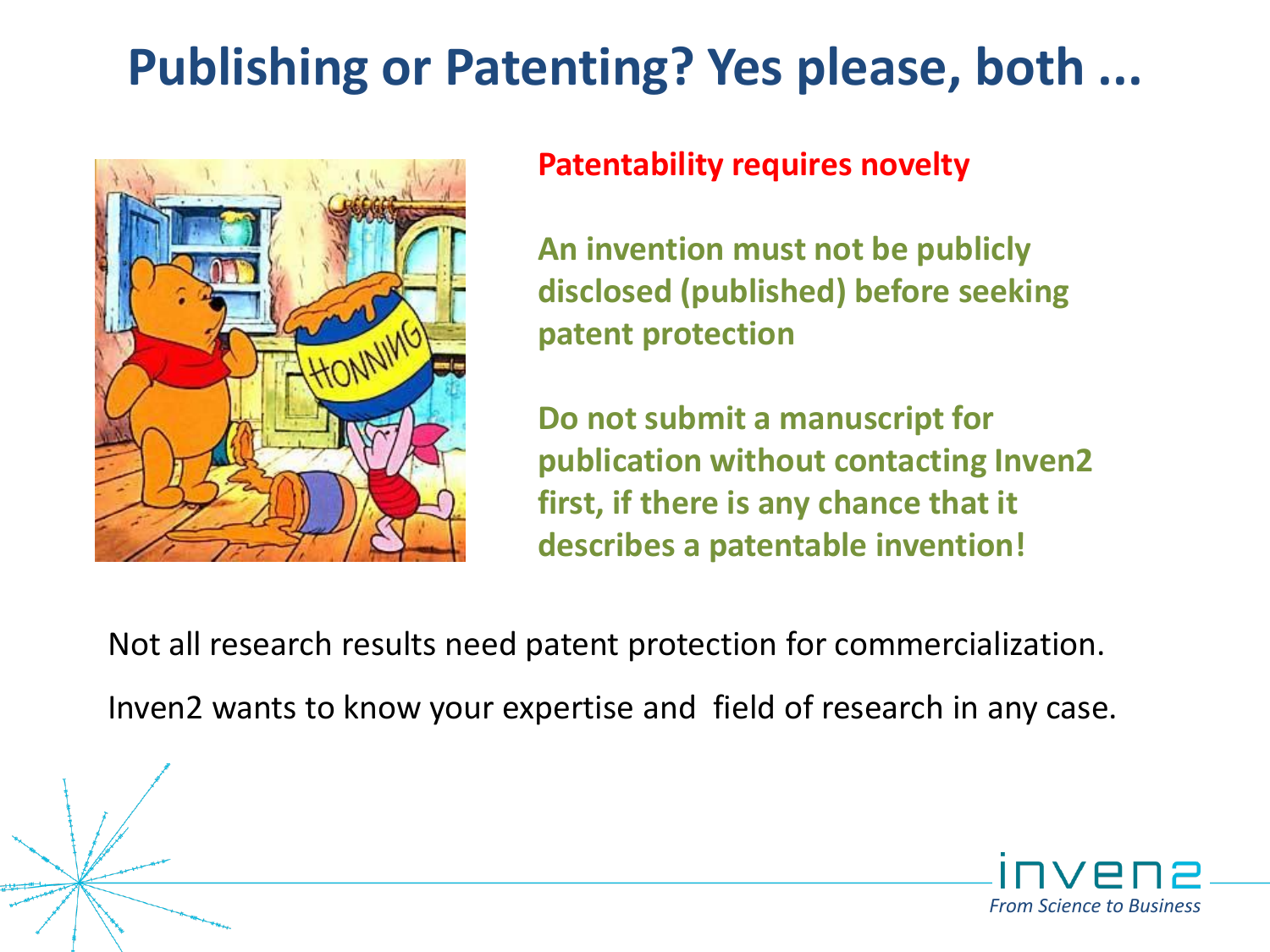### **Inven2's stage-gate process**



Evaluation for project start

Commercial focus on development

Partnering with licencees or investors in Start Ups



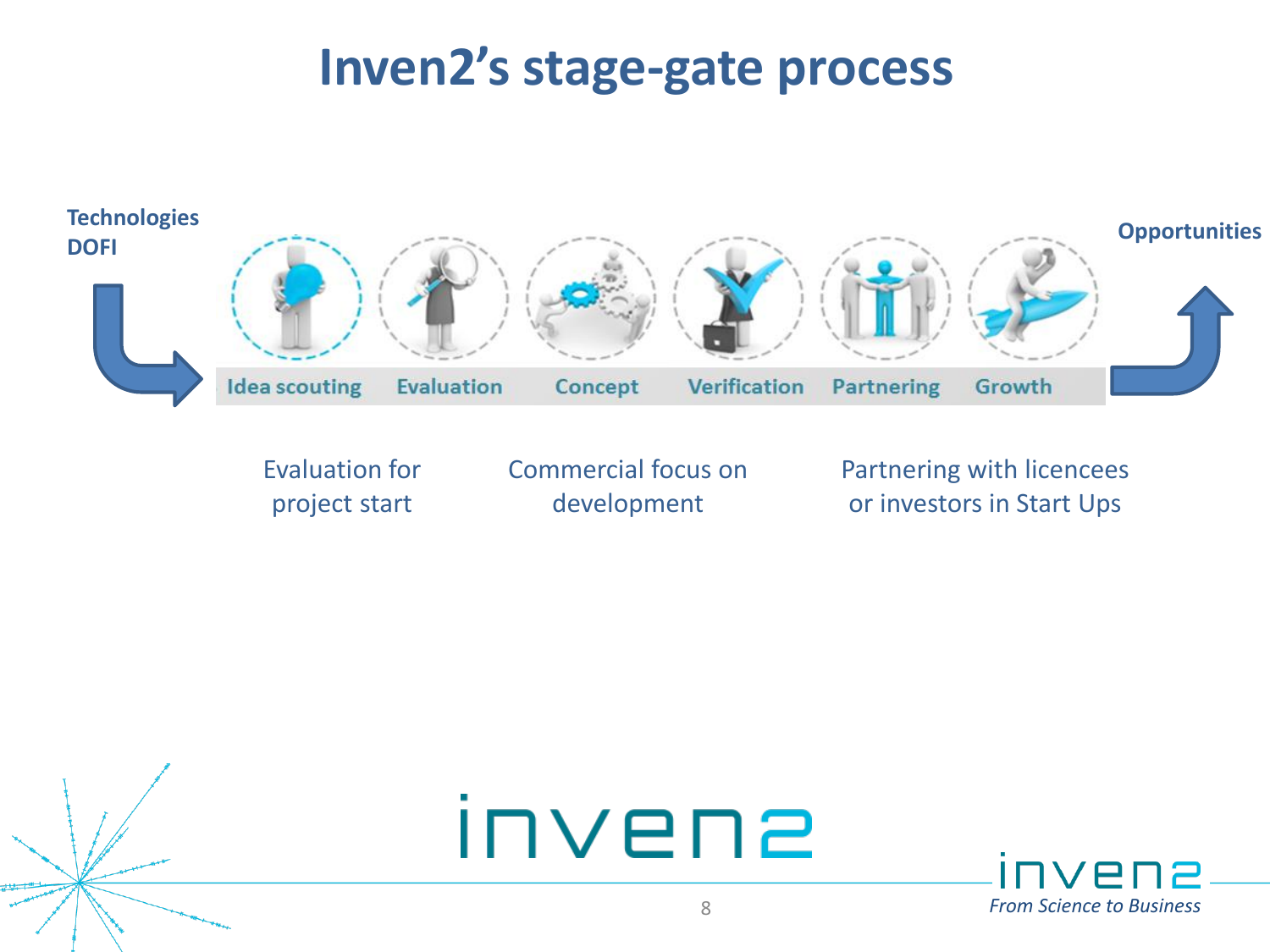### **Evaluation is focused on commercial potential**

Example of first evaluation of an idea that became realized in less than 2 years (Detection of 5-hydroxymethylcytosine)

Idea that was rejected because we found a patent that covered it (it was not novel) (Filter for cleaning HPLC equipment)



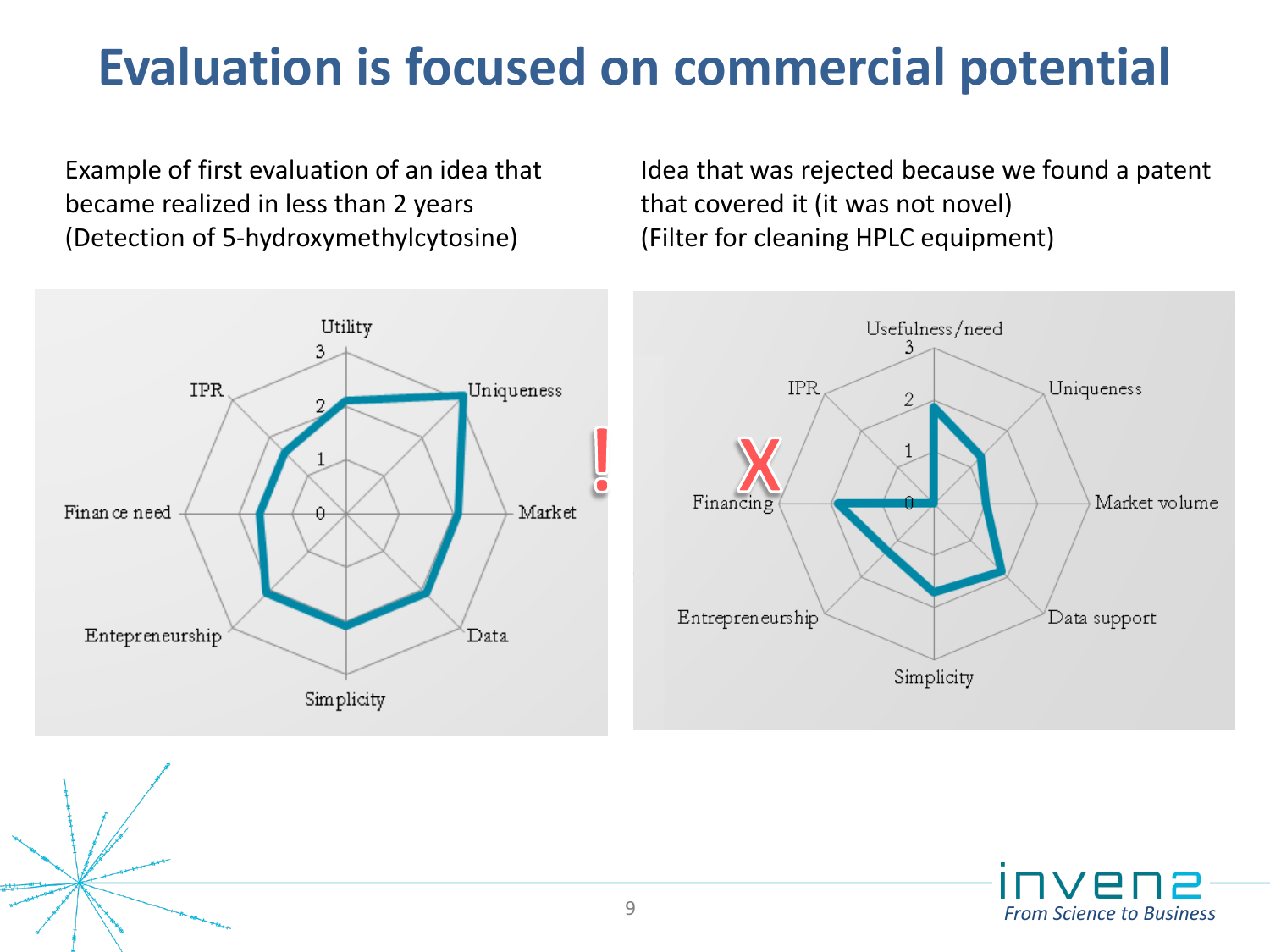### **Case study 1 – biomarkers**

- Gene expression based biomarker panel for prognosis of colorectal cancer (stage II, stage III)
- At provisional filing, the signature had been extensively documented in three independent cohorts (well defined scope of invention)
- Development before PCT deadline focused on further enablement and developing fallback positions (patenting-oriented)
- Post-PCT development focused on definition of product and testing parameters (more commercialization-oriented)
- Post-ISR written opinion & before national phase deadline: review opinion; re-evaluate claims structure; extensive patentability & FTO analysis
- Suitable funding was secured for each development stage.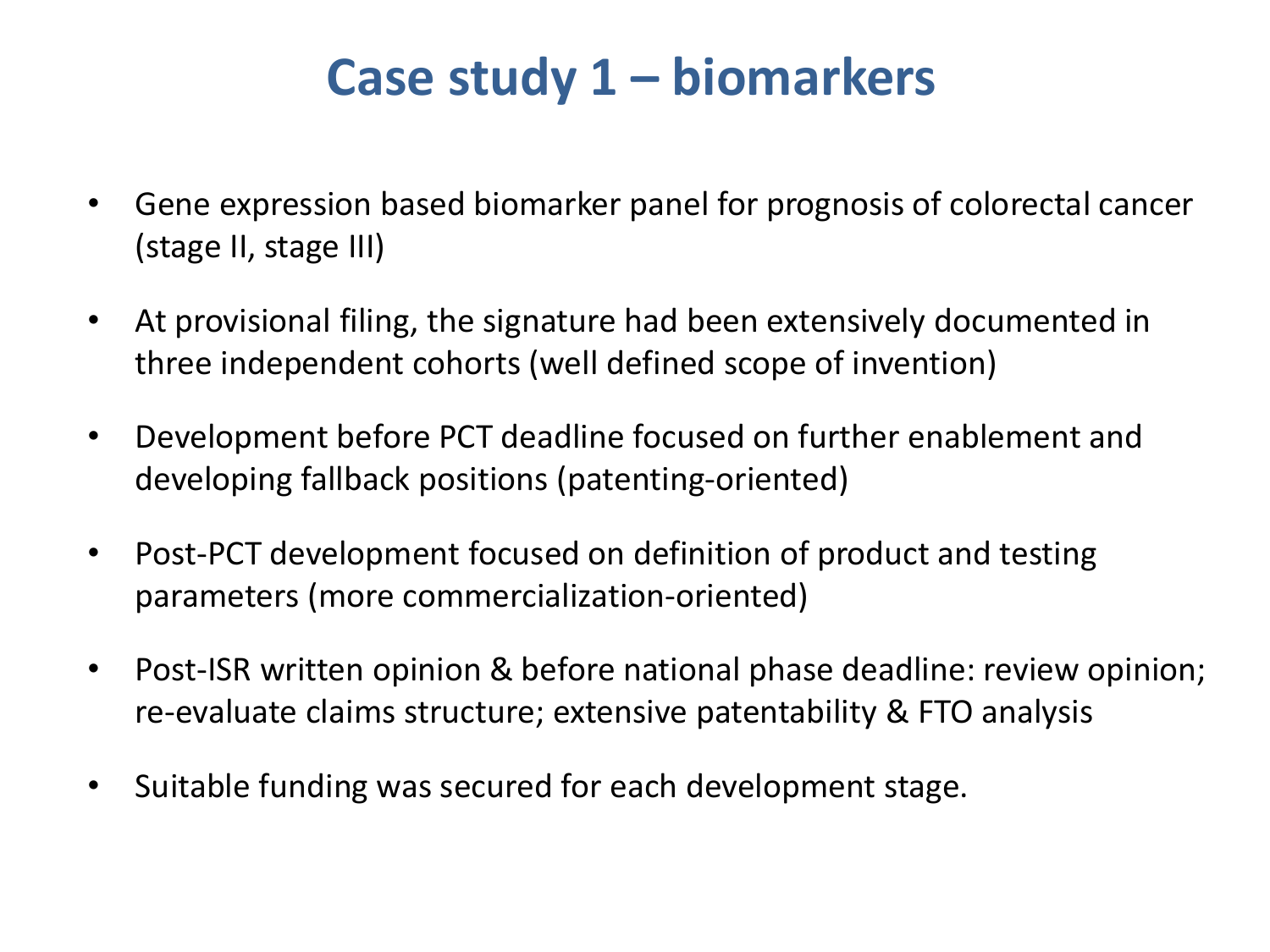### **Case study 2 – small molecule drug**

- Small molecule drugs targeting a pathway dysregulated in multiple cancers
- At first provisional filing, the library screening had been performed, hits identified, and some chemical derivatization performed on hit, defining a high-level structure family
- Further chemical derivatization identified structures of particular interest which necessitated filing of a new provisional application ahead of the publication of the first provisional application
- For both provisional applications, the time to PCT was focused on patenting-critical developments (enablement, scope)
- Before national phase deadline: extensive patentability & FTO analysis

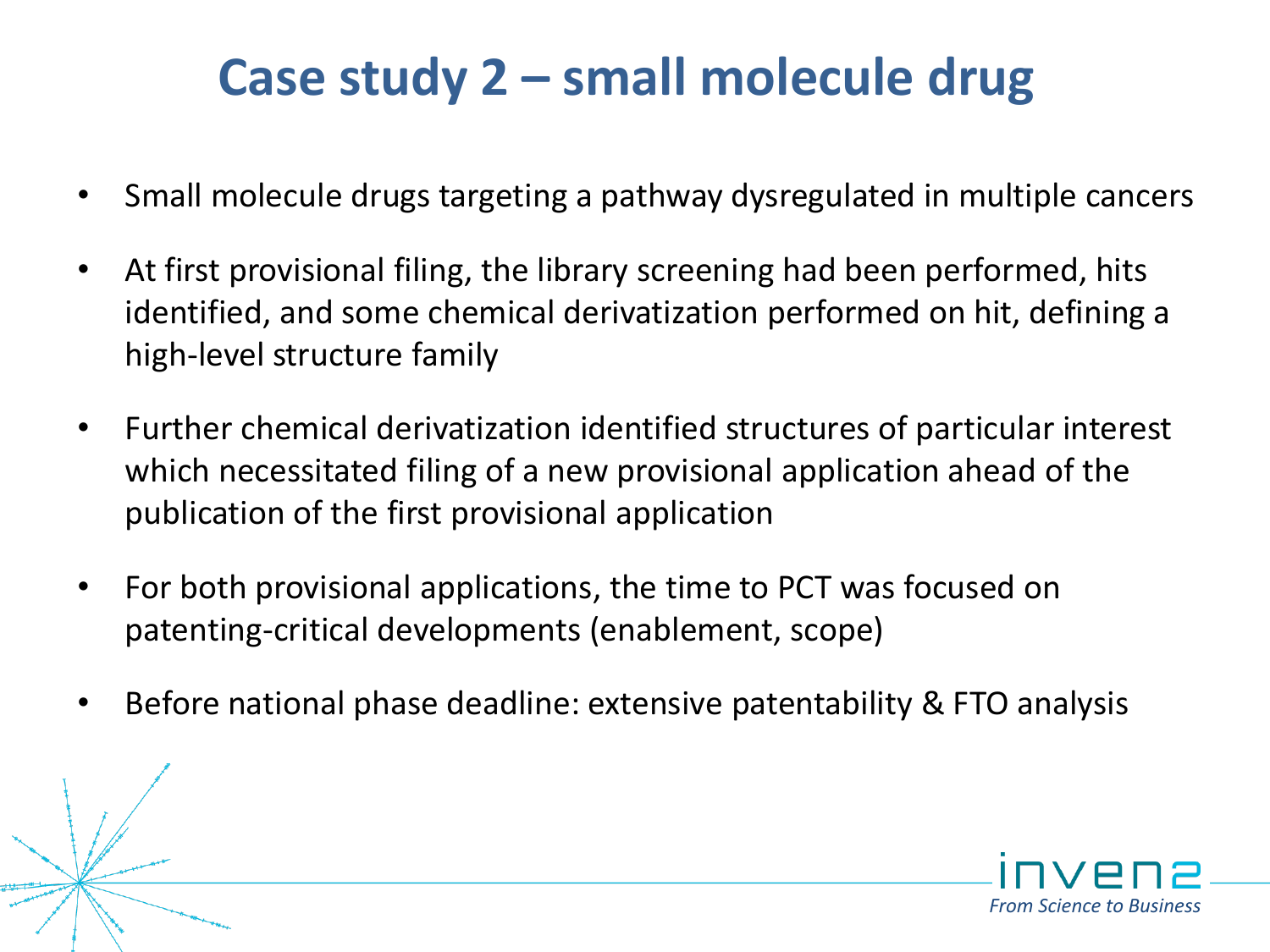### **Summary – take away message:**

- Contact Inven2 as soon as possible; we can advise on appropriate documentation needed before filing
- The more documentation before filing of the priority application, the better. This must to be balanced against the need for academic publication.
- Public posters and oral presentations may block patenting.
- Keep us informed of all public disclosures until the patent application has been published. We may need to file follow-up applications.
- **Patenting is a means to an end, not an end in itself!** Patenting strategy should always be tied to commercialization strategy/plans.